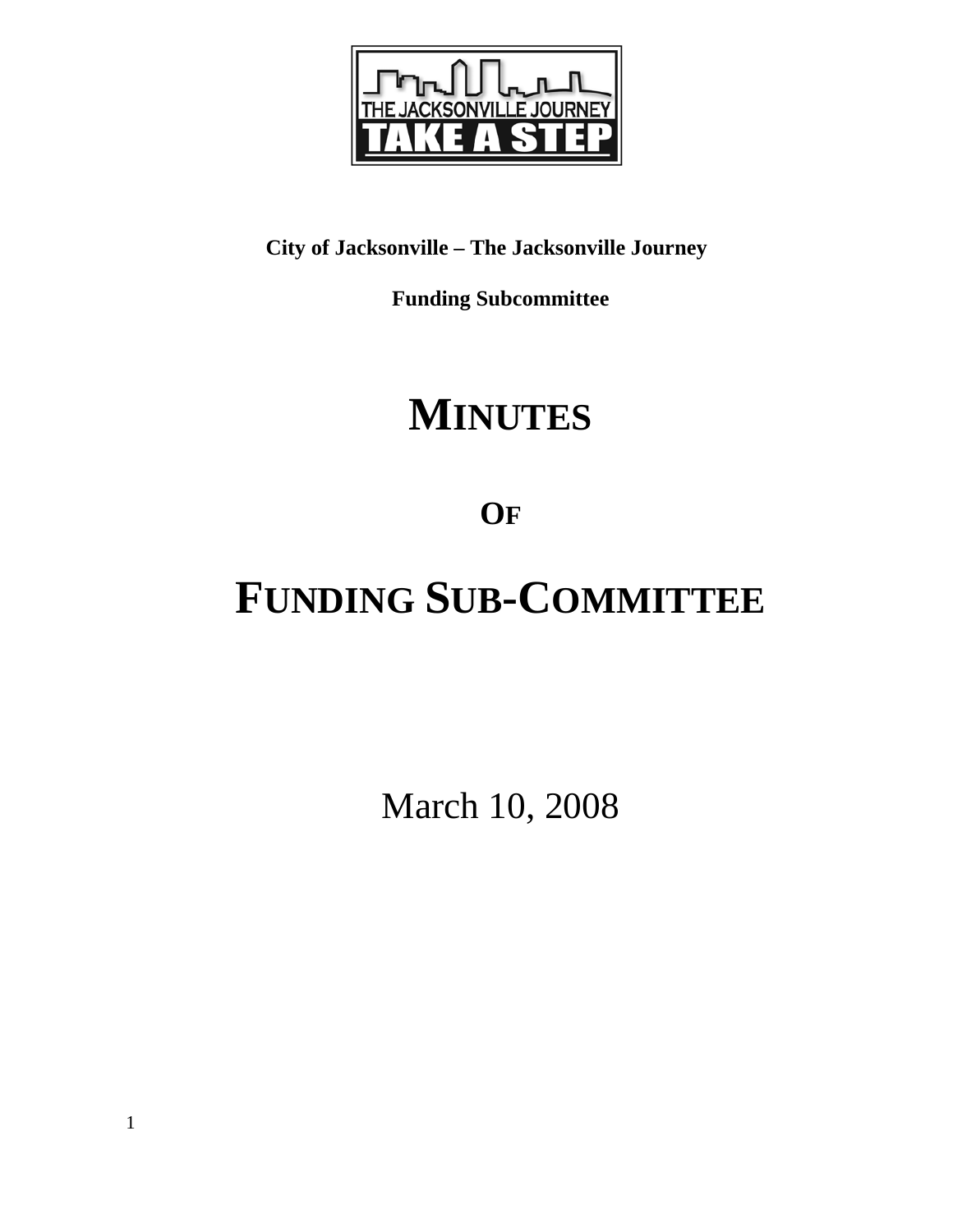## **The Jacksonville Journey –**

## **Funding Sub-Committee**

## **March 10, 2008**

## **10:30 a.m. Meeting**

**PROCEEDINGS before the Jacksonville Journey – Funding Sub-Committee, taken on Monday, March 10, 2008, Edward Ball Building, 8th Floor, Room 851 – 214 N. Hogan Street, Jacksonville, Duval County, Florida commencing at approximately 10:30 a.m.** 

**Funding Subcommittee** 

**Tom Petway, Chair John Baker, Member Ed Burr, Member Gary Chartrand, Member Laurie Dubow, Member John Falconetti, Member Marty Fiorentino, Member Chris Hand, Member Mike Hightower, Member Ashton Hudson, Member Howard Korman, Member Gasper Lazzara, Member Susan Lehr, Member Sherry Magill, member Michael Munz, Member John Thrasher, Member Nina Water, Member**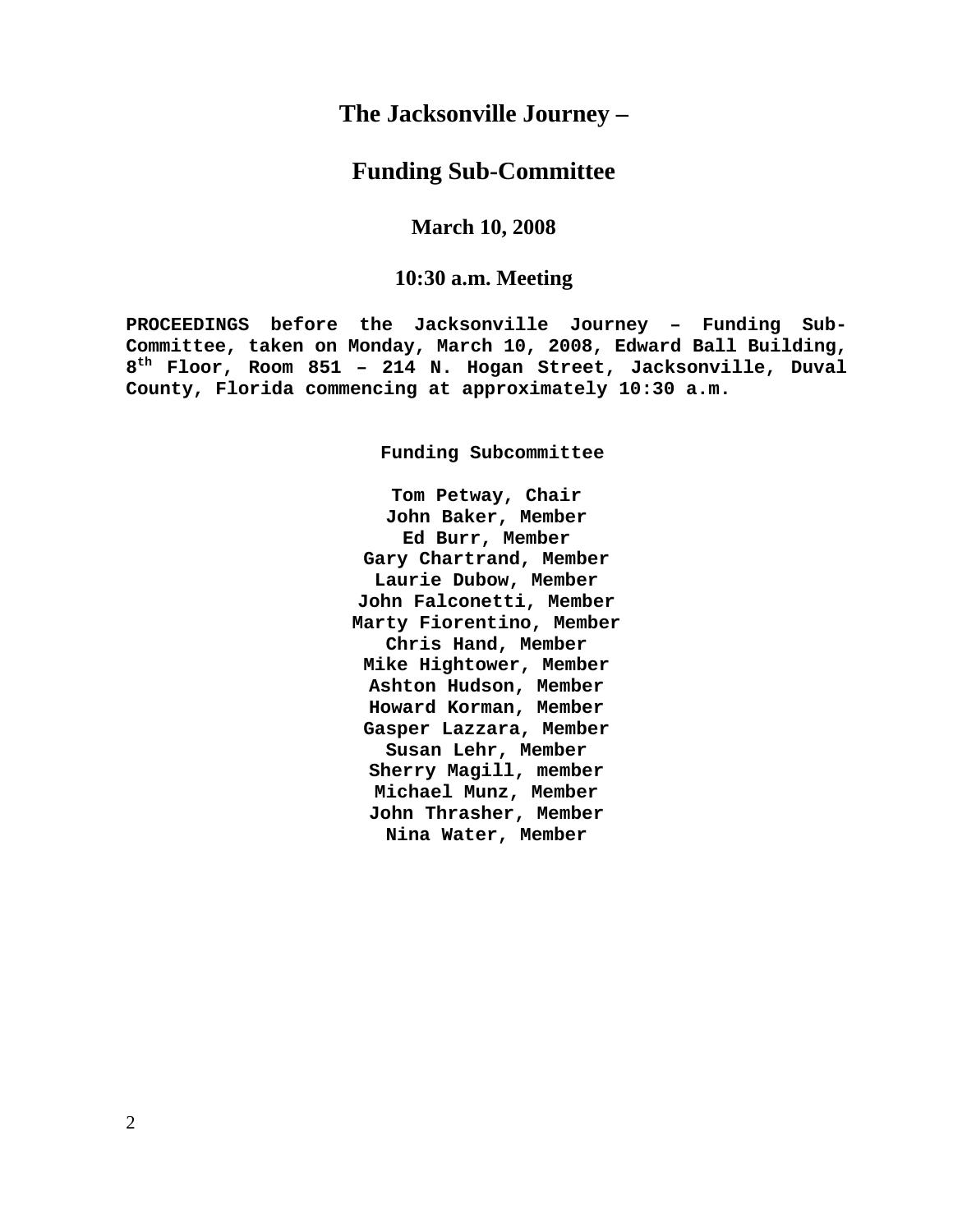## **APPEARANCES**

### **COMMITTEE CHAIRS & MEMBERS:**

TOM PETWAY, CHAIR JOHN BAKER, MEMBER GARY CHARTRAND, MEMBER LAURIE DUBOW, MEMBER CHRIS HAND, MEMBER HOWARD KORMAN, MEMBER SUSAN LEHR, MEMBER SHERRY MAGILL, MEMBER MICHAEL MUNZ, MEMBER NINA WATERS, MEMBER JOHN THRASHER, MEMBER MARTY FIORENTINO, MEMBER JOHN FALCONETTI, MEMBER

#### **ABSENTEE MEMBERS:**

ED BURR, MEMBER MIKE HIGHTOWER, MEMBER GASPER LAZARRA, MEMBER ASHTON HUDSON, MEMBER

### **STAFF:**

Susie Wiles Brad Thoburn Kandi Begue Dan Cronrath Rachelle Sundy Anna Bradley

#### **OTHERS PRESENT:**

The Honorable Betty Holzendorf Charlie Patton Joe Adams Cheryl Runyon George Dandelake